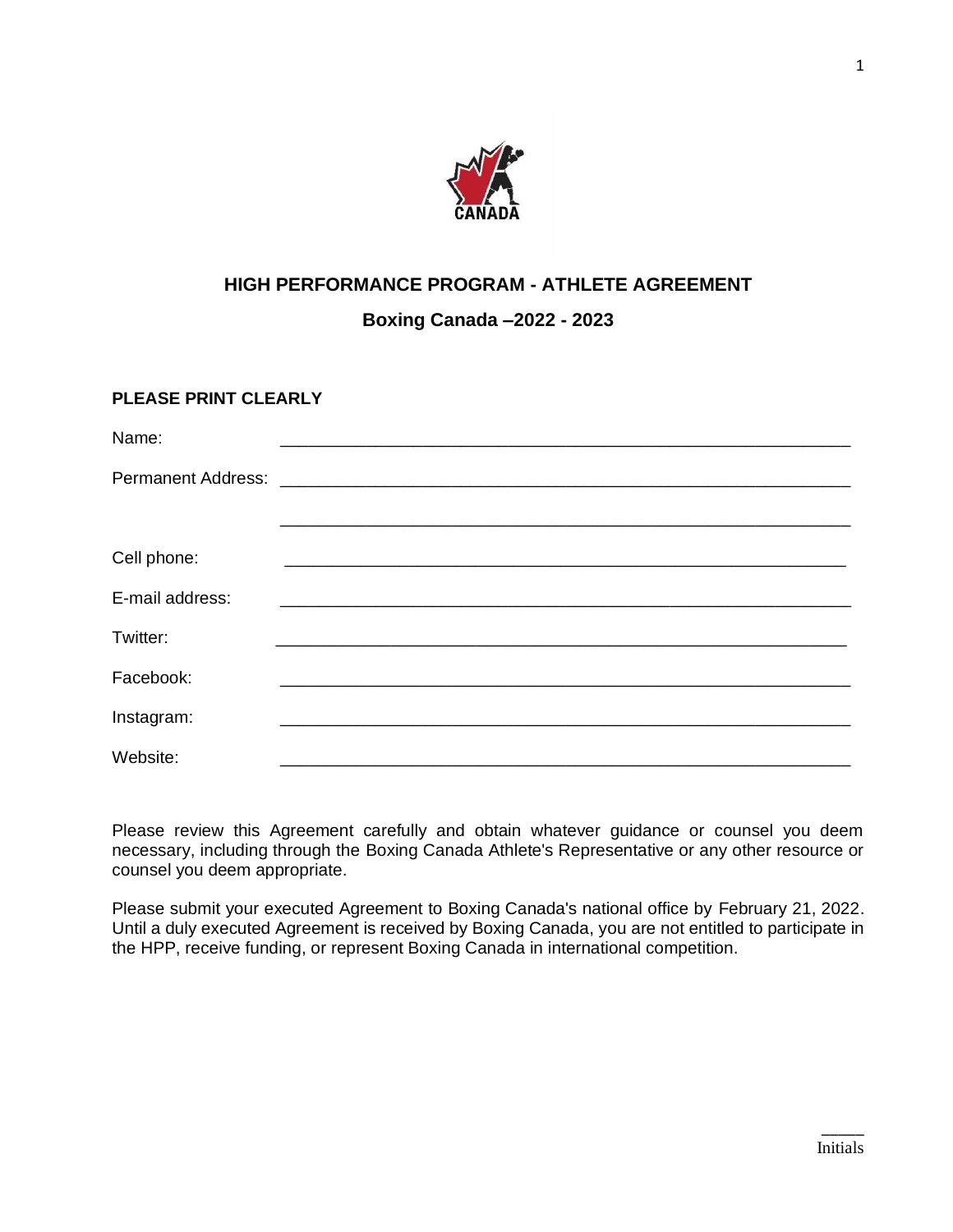#### **2022 – 2023 Athlete Agreement**

#### **THIS ATHLETE AGREEMENT IS MADE EFFECTIVE AS OF March 9th, 2022**

#### **Between:**

#### **BOXING CANADA**

and

\_\_\_\_\_\_\_\_\_\_\_\_\_\_\_\_\_\_\_\_\_\_\_\_\_\_\_\_\_\_

## **NAME OF ATHLETE (the "Athlete")**

Whereas this Agreement will be in effect from March 9th, 2022 to April 30<sup>th</sup>, 2023 and govern the relationship between the athlete and Boxing Canada for the duration of this agreement.

WHEREAS Boxing Canada is recognized by the International Boxing Association ("AIBA"), Canadian Olympic Committee ("COC"), Canadian Paralympic Committee ("CPC"), and the Government of Canada as the national governing body for the sport of boxing in Canada.;

WHEREAS all Athletes wishing to participate in Boxing Canada's High Performance programs, or who wish to represent Boxing Canada in international competition, are required to enter into a written agreement with Boxing Canada;

WHEREAS it is mutually desirable to clearly establish the relationship between Boxing Canada and the Athlete by detailing their respective rights and obligations, as set forth below;

NOW THEREFORE, for good and valuable consideration, including the mutual promises below, the parties agree as follows.

### **SECTION I: DEFINITIONS**

- **1. "Athlete"** means the individual signing this Agreement and who:
	- a. is eligible to participate in the High Performance Program;
	- b. is receiving funding from Sport Canada's Athlete Assistance Program ("**AAP**") as a "Carded Athlete";
	- c. is receiving funding from Boxing Canada; and/or
	- d. has been selected by Boxing Canada to participate in the High Performance program, an international competition, event or training camp as may be designated by Boxing Canada from time to time**.**
- **2. "Athlete's Personal Attributes"** means anything specific to the identity of the Athlete, such as name, voice, signature, photo, personal likeness or any other identifiable feature.
- **3. "Event"** means any single activity or event, such as a competition, tournament or training camp, which is part of the Program.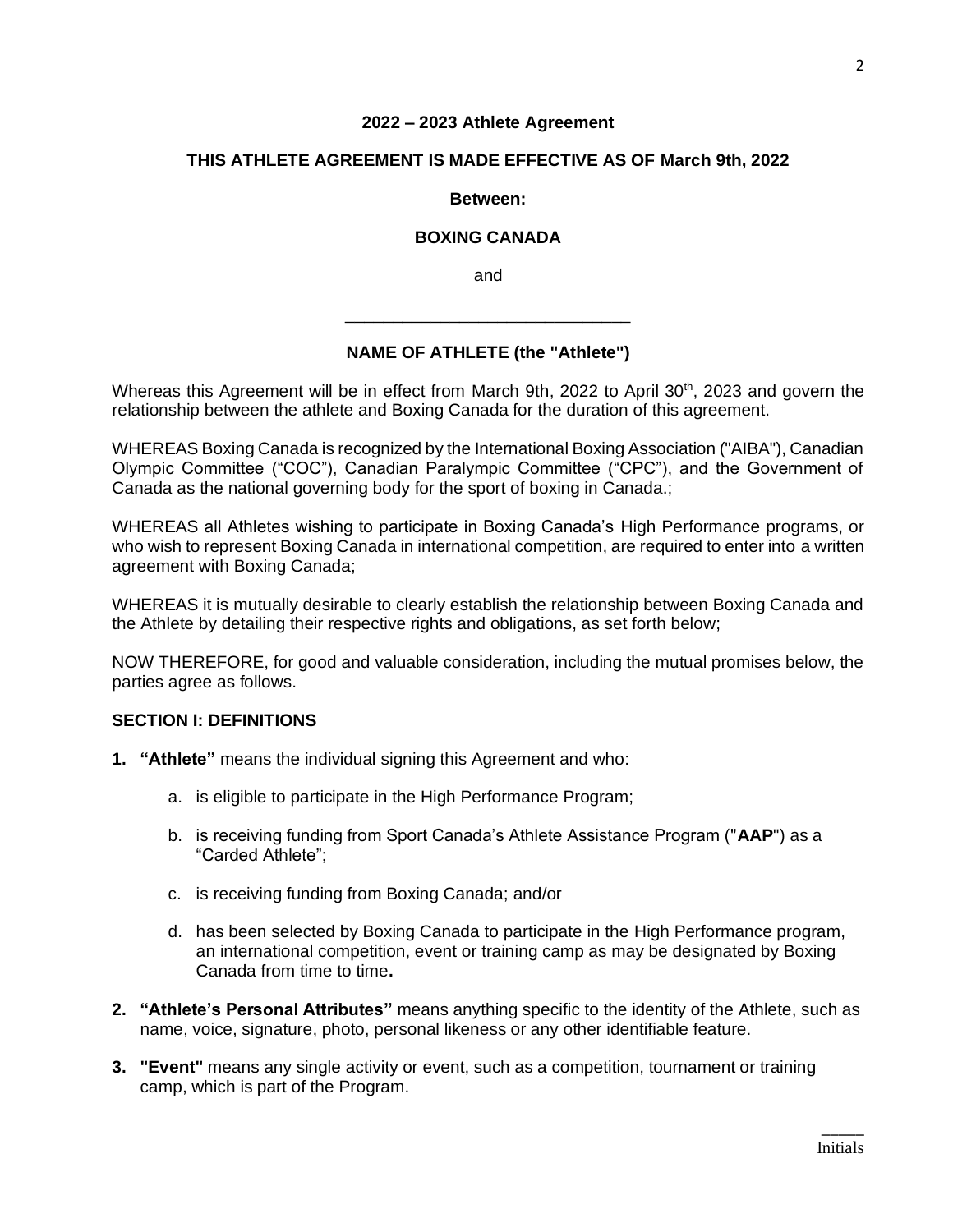- **4. "High Performance Program" (HPP) Athletes** means those Athletes who are categorized according to Boxing Canada's High Performance Program Selection Policy. All HPP Athletes are subject to doping control conducted by the Canadian Centre for Ethics in Sport (CCES), AIBA and the World Anti-Doping Agency (WADA). Those Athletes comprising the Boxing Canada HPP may be selected in and/or eligible for possible selection for a Boxing Canada Event or Program.
- **5. "National Team"** is defined as a formal group of Athletes, coaches and support staff who are selected by Boxing Canada to represent Canada at designated international boxing Events, or to participate in its Programs.
- **6. "Program/s"** is defined to mean any activities and Events forming part of the High Performance Program, including, but not limited to:
	- a. Olympic Games, Paralympic Games, World Championships, Pan American Games, Commonwealth Games, Continental Championships or other identified international Events, including qualifying Events;
	- b. Boxing Canada Canadian championships;
	- c. Boxing Canada training centres;
	- d. Boxing Canada training camps;
	- e. Boxing Canada training groups;
	- f. Medical and performance testing undertaken by Boxing Canada;
	- g. Boxing Canada meetings;
	- h. Boxing Canada Events;
	- i. Boxing Canada awards ceremonies;
	- j. Promotional and media activities; and;
	- k. Personal appearances when representing Boxing Canada.
- **7.** "Year" is the 14-months period from March  $9<sup>th</sup>$ , 2022 to April 30<sup>th</sup>, 2023.

# **SECTION II: GENERAL PURPOSE AND OVERVIEW**

Boxing Canada is a National Sport Organization with responsibility over the High Performance Program. Boxing Canada's primary mandate and objective through the High Performance Program is the achievement of top medals and performance at major international competitions, including the Olympic Games, World Championships, Pan Am Games and Commonwealth Games.

Being an athlete in the Boxing Canada HPP does **not** mean that you will be selected to represent Canada at **any** particular international event or other Boxing Canada Program. Boxing Canada is **not** obligated to send complete teams (all available weight divisions) to any particular event or international competition. Boxing Canada will select athletes from the HPP to attend particular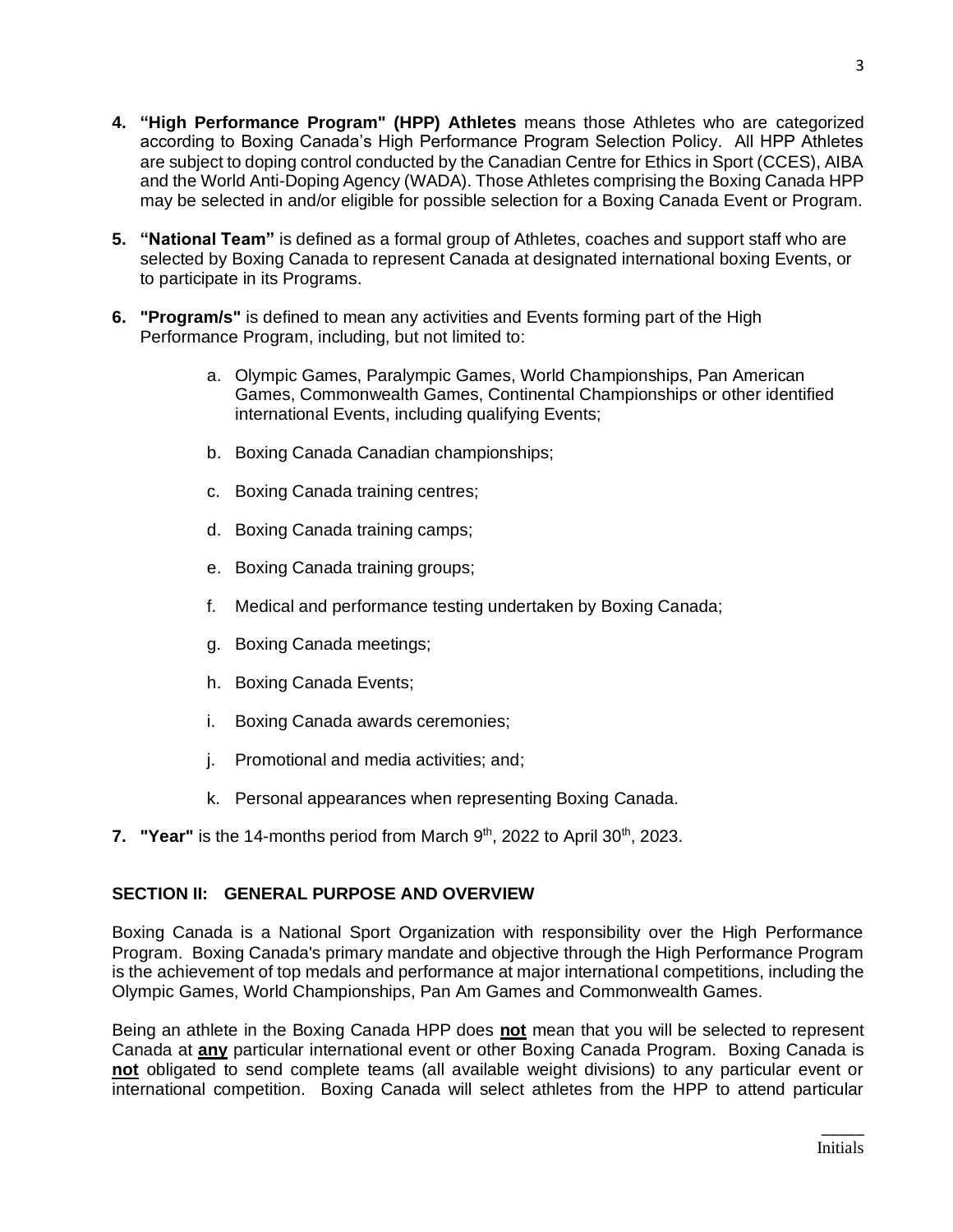Events. In some cases, written selection protocol will be developed and communicated by Boxing Canada in advance, which will set out the manner in which selection to a particular event or program will be made.

Athletes who are selected to receive financial support from the Government of Canada (Sport Canada), or directly from Boxing Canada, will be subject to additional obligations, including the obligation to centralize, as set out in this Agreement. Any failure by an athlete to honour the terms of this Agreement will be grounds for immediate termination of financial funding and may result in the termination of this Agreement and the athlete's participation in the HPP.

# **SECTION III: BOXING CANADA OBLIGATIONS**

### **Boxing Canada will:**

- a. Organize, select and operate teams of athletes, coaches and other necessary support staff as part of the High Performance Program and National Teams to represent Canada in the sport of boxing throughout the world;
- b. Select and assign coaching staff and other support staff as deemed necessary to support the National Team attending any particular Event or Program;
- c. Nominate all eligible athletes for AAP;
- d. Publish Boxing Canada's approved, AAP-compliant criteria for the selection of eligible Athletes to be nominated for the AAP eight (8) months before the start of the AAP eligibility cycle for boxing;
- e. Whenever possible, publish selection and eligibility criteria for all National Teams at least three (3) months before the selection for any particular National Team;
- f. Whenever possible, publish team selection and eligibility at least eight (8) months before the selection of Major Games National Teams (e.g., Olympic, Commonwealth, Pan American, Fédération internationale du sport universitaire (FISU) and World Championship Teams);
- g. Communicate the team selection and eligibility criteria by emailing it to the Athlete at the email address provided by the Athlete, and posting it online at: [www.boxingcanada.org;](http://www.boxingcanada.org/)
- h. Post its policies, rules and regulations at: [www.boxingcanada.org;](http://www.boxingcanada.org/)
- i. Publish any changes to its rules and regulations at: [www.boxingcanada.org;](http://www.boxingcanada.org/)
- j. Protect all medical, and confidential information gathered in relation to an Athlete, by not supplying this information to outside parties without explicit and informed consent of the Athlete, unless required to do so by law or in accordance with the Canadian Anti-Doping Program policies;
- k. Provide an Athlete's Representative, to assist in the resolution of any grievance, concern or claim that any High Performance Program Athlete may have with Boxing Canada;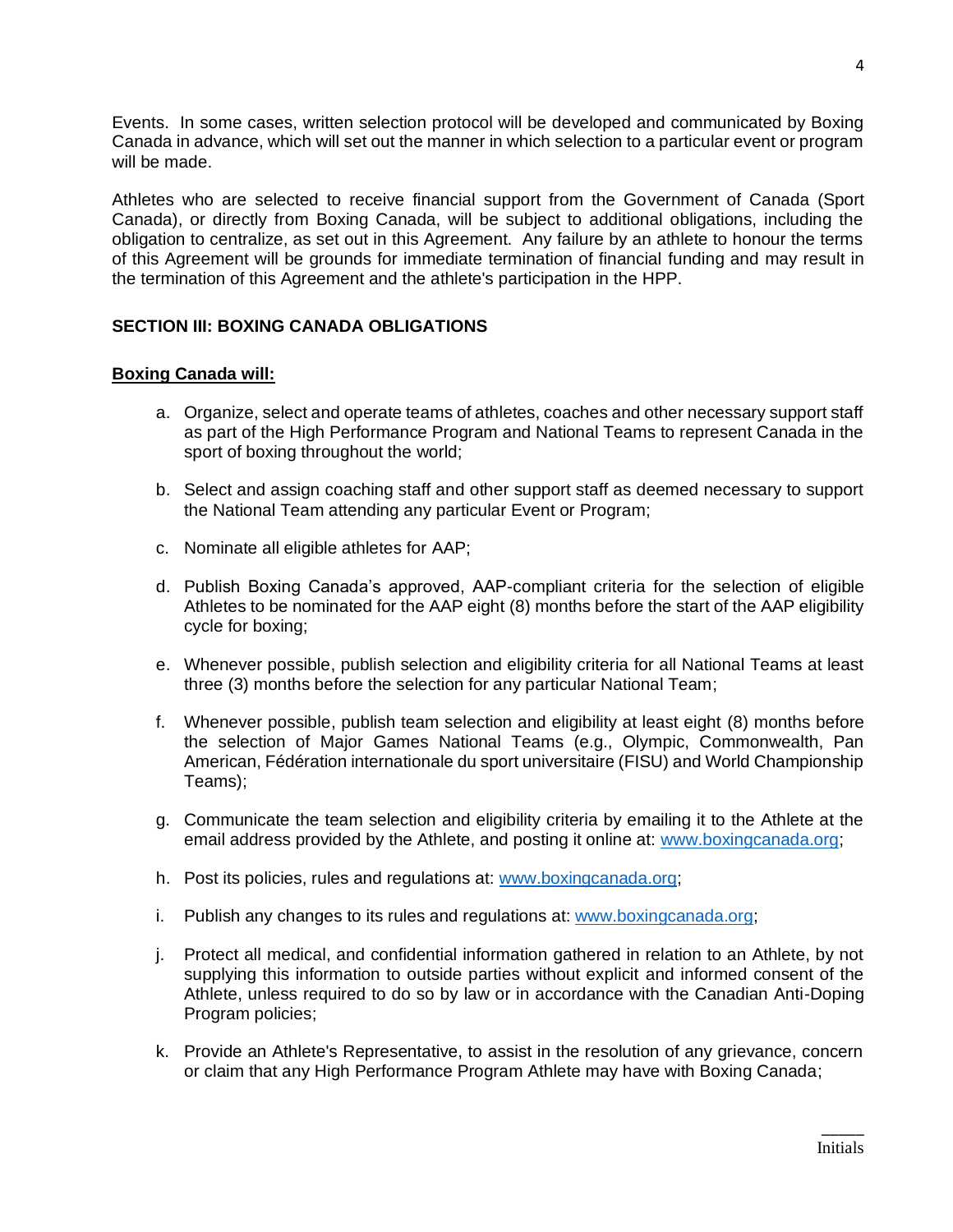- l. Communicate with the Athlete using the contact information provided by the Athlete in this Agreement, with most written communications issued by email to the email address noted above;
- m. Provide timely communications, to the extent possible, as it relates to any Event or Program using telephone, e-mail, slack or video messaging;
- n. Communicate with Athletes both orally and in writing in the official Canadian language of their choice (French or English);
- o. Obtain insurance coverage for Athletes participating in Events or Programs, which at all times shall be subject to the terms of the plan of insurance;
- p. Provide an appeal procedure that is in conformity with the principles of natural justice and procedural fairness, which shall include access to an independent dispute resolution process with respect to any dispute the Athlete may have, other than those related to the Athlete Assistance Program, and publish the details of this procedure in a prominent manner so that it is freely available to all athletes or any person requesting this information by or on behalf of the athlete;
- q. Provide a schedule of mandatory training programs and competitions for the Athlete to progress the Athlete towards achieving established objectives and goals;
- r. Provide, when requested, assessments and feedback about the Athlete's progress and results within the High Performance Program; and
- s. Provide Team uniform and equipment for National Team events or designate such items to be provided by a Boxing Canada sponsor.

## **SECTION IV: ATHLETE OBLIGATIONS**

### **The Athlete must:**

- a) Agree to and execute Appendix 1;
- b) Agree to and execute Appendix 2;
- c) If the Athlete is 19 years old or older (or will be turning 19 years old during the Year of this Agreement), and if the Athlete is carded (entitled to AAP funding), the Athlete need to relocate to the National Training Centre, in Montreal, and agree to and execute Appendix 3;
- d) If the Athlete is younger than 19 years old, have this Agreement and Appendix 4 executed by a parent or legal guardian;
- e) Comply with the terms of this Agreement, including all Appendices;
- f) Be a Registrant in good standing with Boxing Canada (as described in the Boxing Canada By-laws);
- g) Comply with all policies, rules and regulations of Boxing Canada, as amended from time to time;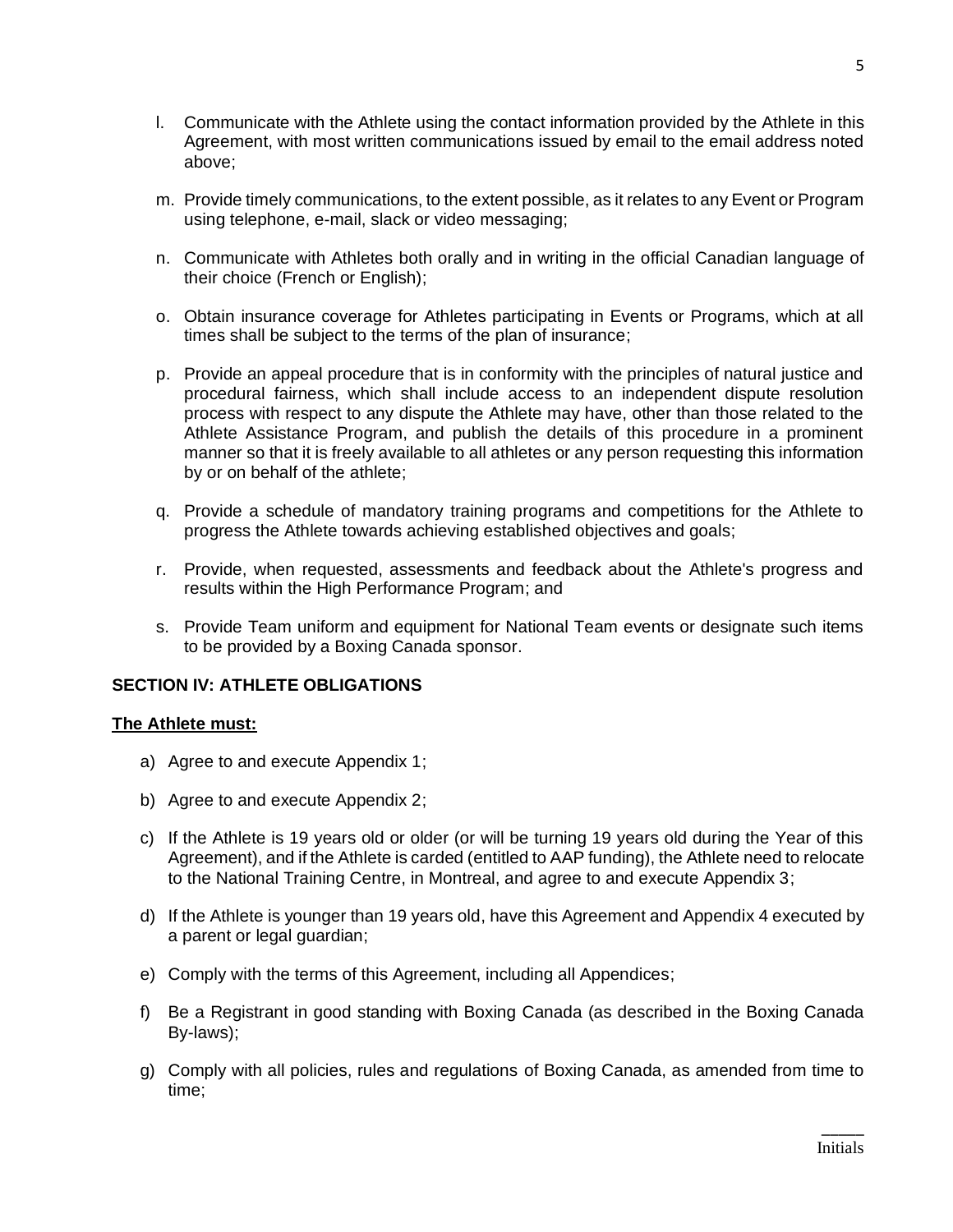- h) Warrant that they are a Canadian citizen or are otherwise eligible to compete as a member of Boxing Canada's HPP representing Canada. If the Athlete's status changes, the Athlete must immediately inform the High Performance Director**;**
- i) Undergo any screening requirements (which may include obtaining a criminal record check), as determined by Boxing Canada, and immediately notify Boxing Canada, in writing, of any criminal charges or convictions, or any other charges or claims that could reasonably impact on the Athlete's obligations under this Agreement;
- j) Maintain a valid Canadian passport and send a scanned copy to Boxing Canada immediately upon signing of this Agreement and at any other time as may be requested by Boxing Canada;
- k) Attend and comply with the terms of all Events and Programs, as directed by Boxing Canada from time to time;
- l) Direct any questions with respect to the Athlete's standing, ranking, or selection to any team, Event or Program to the High Performance Director (dtrepanier@boxingcanada.org) or the Project and Program Coordinator (projects@boxingcanada.org);
- m) Review any Fee Schedule provided to them as soon as possible after it is received;
- n) Pay any amounts owing with respect to the Athlete's travel or participation to any Event or Program, in advance and as and when required by Boxing Canada;
- o) Promptly pay any amounts due to Boxing Canada when required (any arrears may result in suspension or removal from the National Team and/or any assigned Event or Program);
- p) Where Boxing Canada authorizes reimbursement of any expense incurred by the Athlete, promptly deliver to Boxing Canada, within thirty (30) days of being incurred, all applicable receipts and records as may be required;
- q) Comply with all lawful directions and standards issued by Boxing Canada, including by the High Performance Director, Head Coach, staff, team managers, medical personnel etc., as it relates, directly or indirectly, to the Athlete's obligations under this Agreement, or any particular Event or Program;
- r) Immediately advise the High Performance Director, in writing, of any issue or circumstance which could reasonably be anticipated to impact the Athlete's ability to comply with the terms of this Agreement, including participation in any Program or Event;
- s) Accept that all communication is channeled directly between the athlete and Boxing Canada in regard to team selection, eligibility criteria and events, and so it is the responsibility of the Athlete to ensure all such information is promptly reviewed and any questions or concerns are promptly raised with the High Performance Director;
- t) Regularly check for any messages or communications from Boxing Canada, and immediately notify Boxing Canada of any change in contact information noted above;
- u) Promptly respond to any Boxing Canada request for information, within 48 hours unless exceptional circumstances exist that prevent such a timely response;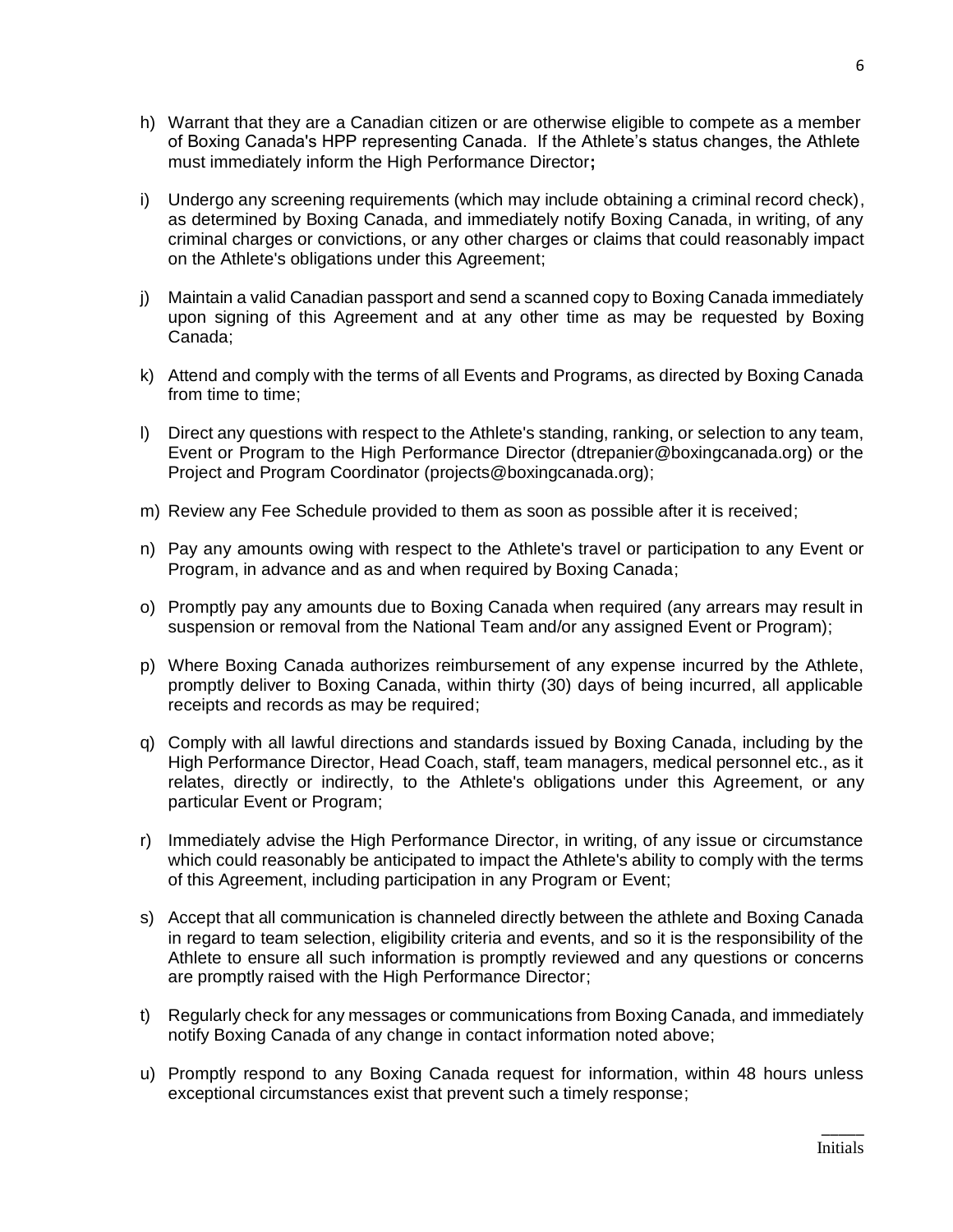- v) Promptly (within 2 days, absent exceptional circumstances) acknowledge receipt, in writing, of all emails received by Boxing Canada's High Performance Director. If the Athlete does not provide notice of receipt after two (2) business days, the Athlete is deemed to have acknowledged and understood the policy or agreement changes;
- w) If not centralized with the High Performance National Training Centre, provide the High Performance Director with:
	- a. a yearly plan of the Athlete's training and competition program, in compliance with the standards and requirements applicable to the Athlete as a member of the High Performance Program, using a web platform provided by Boxing Canada, or as it may be amended from time to time:
	- b. a weekly update of the microcycle related to the Athlete's yearly plan, in compliance with the standards and requirements applicable to the Athlete as a member of the High Performance Program, using a web platform provided by Boxing Canada, or as it may be amended from time to time;
	- c. a quarterly update (July, December and April) of the Athlete's training progress including details of their training and competition program in relation to the performance goals established in the approved yearly plan, which confirms compliance with the standards and requirements applicable to the Athlete as a member of the High Performance Program, using a web platform provided by Boxing Canada, or as it may be amended from time to time.
- x) Must maintain a weekly completion rate of 90% and over on monitoring system Hexfit for the duration of the agreement.
- y) Compete in the competitions identified by the High Performance Director. Unless otherwise authorized by the High Performance Director, in advance and in writing, a failure to participate in identified Events or Programs for any reason other than injury, illness, or pregnancy, as certified by a Boxing Canada approved medical doctor, will be considered a material default under this Agreement and may result in loss of funding and status as a member of the High Performance Program;
- z) Make the weight (class/division) in which Athlete is scheduled to compete, in accordance with the directions and policies established by the High Performance Director;
- aa) Avoid participating in **any** competition outside of the High Performance Programs, without the express written consent of the High Performance Director;
- bb) Make reasonable efforts needed to achieve personal excellence and to a positive role model and representative of Boxing Canada;
- cc) Where suffering from an illness or injury that may prevent them from participating in any scheduled Program or Event, provide Boxing Canada with a signed medical certificate, in an acceptable form, immediately and within fourteen (14) days from the beginning of the injury or illness, unless otherwise authorized by Boxing Canada. The medical certificate must indicate the current limitations placed on the Athlete, and the prognosis for recovery and resumption of training / competition. Athletes are expected to follow all prescriptions for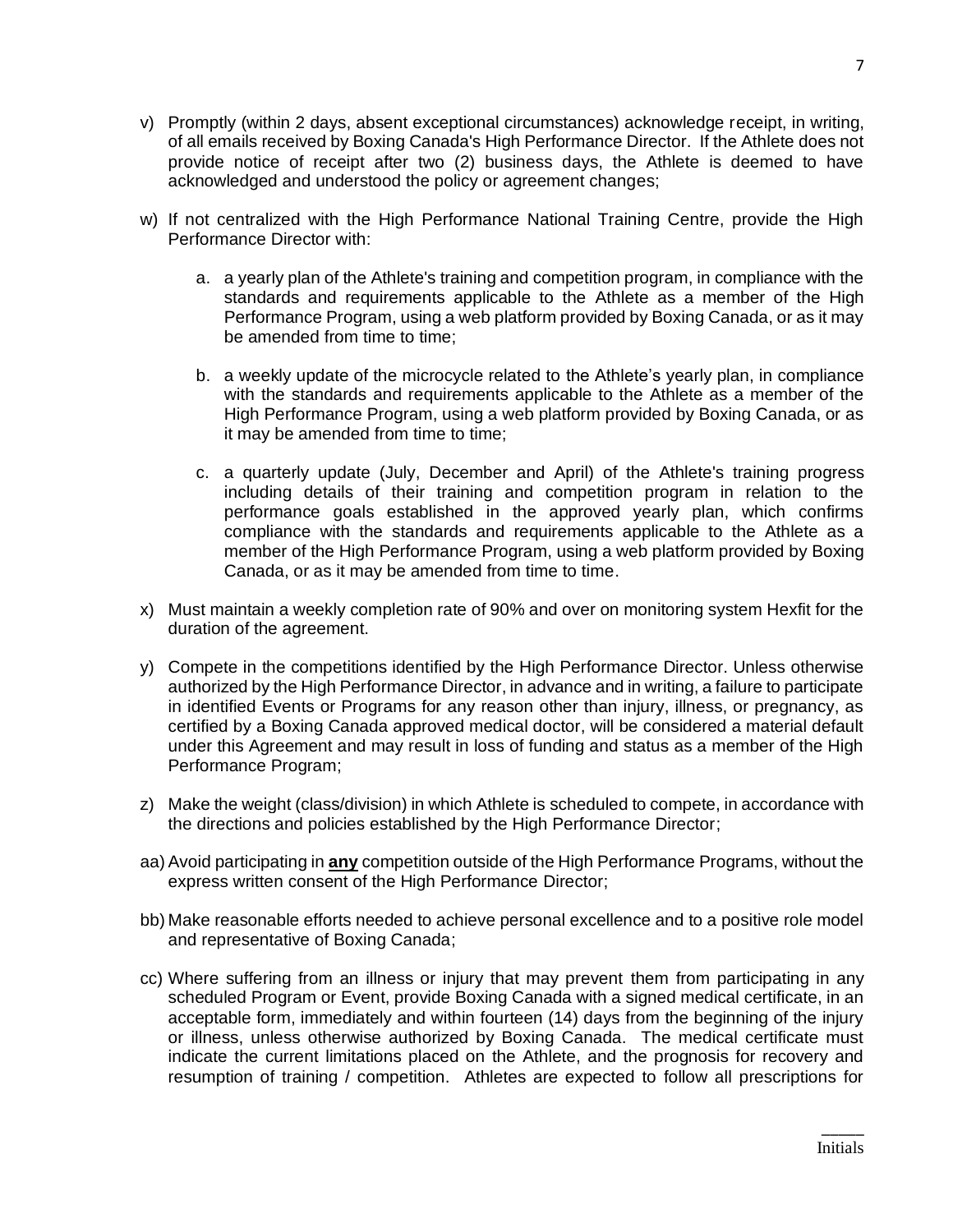recovery as directed by the practitioner (physician or other) and to follow any jointly developed training or recovery Program that is approved by Boxing Canada;

- dd) Provide medical information to Boxing Canada's medical staff, as requested, and consult with Boxing Canada's medical staff regarding the use of prescription and non-prescription drugs, before they are used;
- ee) Wear and use only Boxing Canada approved attire or equipment at all times while representing the National Team, unless otherwise authorized in advance. It is the Athlete's responsibility to ensure that all required attire and equipment is available to them and ready to be worn and used as required and directed by Boxing Canada. Athletes may be required to purchase, at their own cost, replacement attire and equipment, as needed to meet the obligations stated herein;
- ff) Not publicly (including through social media) disparage or advance any grievance against Boxing Canada, Boxing Canada's staff or coaches, members of the National Team, or other HPP athletes except through Boxing Canada's policies for complaints and appeals and the dispute resolution procedures provided for therein;;
- gg) Respect and comply with the Canadian Anti-Doping Program of the Canadian Centre for Ethics in Sport including but not limited to:
	- a. Avoid the use of banned substances that contravene the rules of the International Olympic Committee (IOC), the rules of the IBA, the rules of Boxing Canada and the Canadian Policy on Penalties for Doping in Sport;
	- b. Submit, without prior notice, to unannounced doping-control tests in addition to prior notice tests and submit at other times to doping-control testing when requested by Boxing Canada, Sport Canada, Canadian Centre for Ethics in Sport (CCES) or other authorities designated to do so;
	- c. Avoid the possession of anabolic drugs and neither supply such drugs to others directly or indirectly nor encourage or condone their use, or knowingly aide in any effort to avoid detection of the use of banned substances or banned performanceenhancing practices;
	- d. Participate, if asked by Boxing Canada to do so, in any Doping Control/Education Program developed by Boxing Canada in co-operation with Sport Canada and the CCES.
- hh) Not consume any alcohol or cannabis while representing Boxing Canada in any Event or Program, except as may be authorized by the High Performance Director, in advance;
- ii) Not consume any illegal drugs while a member of the High Performance Program;
- jj) Complete the CCES online anti-doping education program's two courses "True Sport Clean" and "Sport Canada - Athlete Assistance Program" at the beginning of each new carding cycle. Failure to do so will result in AAP payments being kept on hold until requirement is met";
- kk) complete the Coaching Association of Canada's "Safe Sport Training Module" at the beginning of each carding cycle;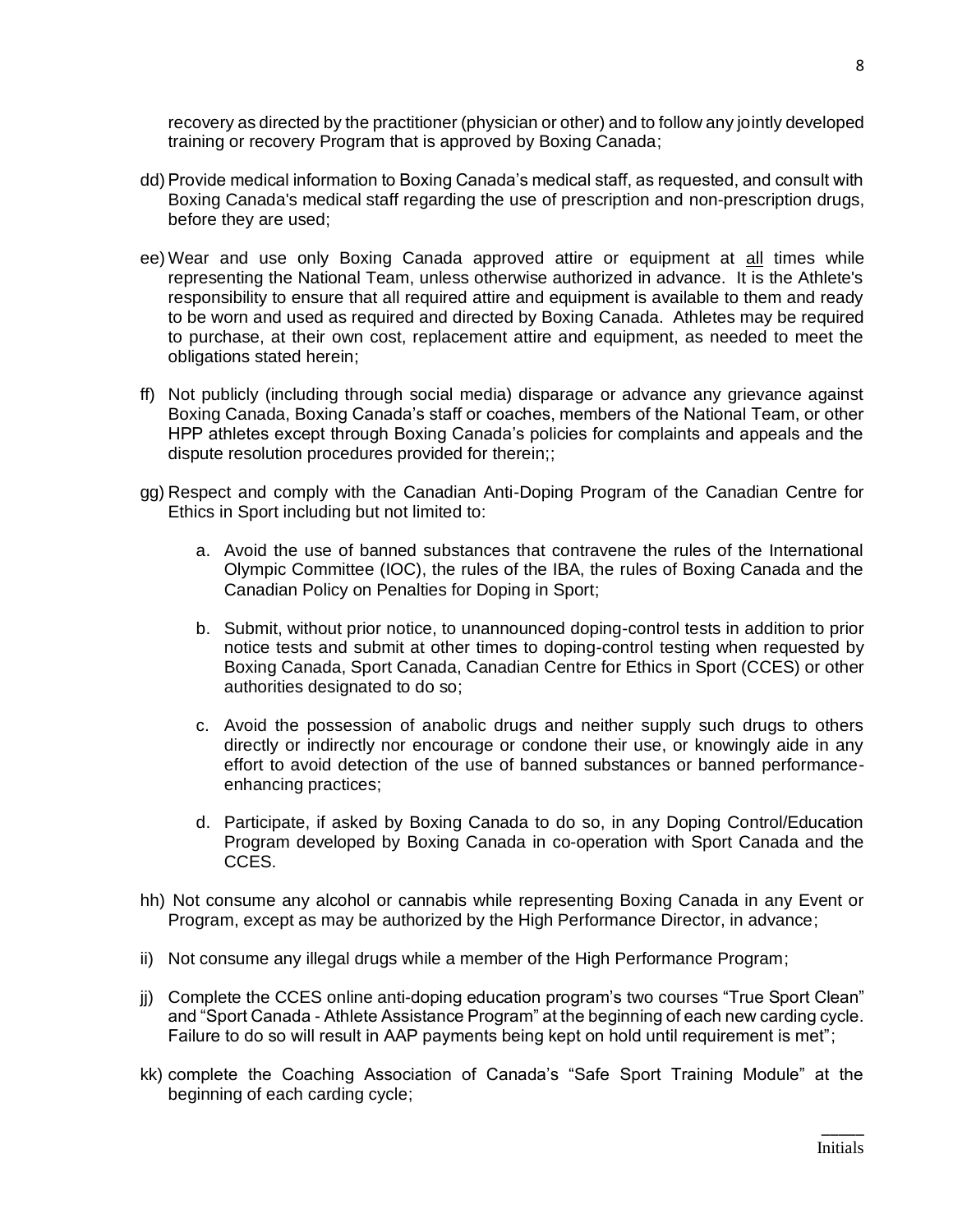- ll) Participate in sport-related, non-commercial promotional activities on behalf of the Government of Canada. Boxing Canada usually makes such requests for participation and arranges the activities. Unless supplementary compensation is arranged, these activities do not normally involve more than two working days per Athlete per Year;
- mm) Avoid participating in any competitions where federal government sport policy has determined that such participation is not permitted;
- nn) Actively participate in all AAP evaluation activities. Athletes will co-operate fully in any evaluation of APP that may be conducted by the Minister or anyone authorized to act on the Minister's behalf and provide such data as the person conducting the evaluation considers necessary for the proper conduct of the evaluation.

## **SECTION V: SPONSORSHIP AND COMMERCIAL ACTIVITIES**

- 1. The Athlete acknowledges that Boxing Canada may seek financial assistance from both the public and private sectors, and in this regard the Athlete agrees that the use of the Athlete's Personal Attributes by Boxing Canada will be governed as follows:
	- a) The Athlete consents to Boxing Canada using, reproducing and distributing, without charge, on a worldwide basis, in any format or media, the Athlete's Personal Attributes to promote Boxing Canada and the National Team's sponsorship, licensing, advertising, public relations and marketing Programs. This consent will remain in effect for the duration of this Agreement and for a period of four years thereafter;
	- b) The Athlete consents to the sponsors and licensees of Boxing Canada using, without charge, on a worldwide basis, in any format or media, the Athlete's Personal Attributes to promote their business. All use of the Athlete's Personal Attributes by such sponsors and licensees will be defined and limited by the terms and conditions of the sponsorship or licensing agreements in effect with Boxing Canada, provided that in all cases the use of the Athlete's Personal Attributes will not imply an Athlete testimonial or endorsement of any product without first obtaining the Athlete's permission;
	- c) Boxing Canada may request that the Athlete attend media or promotional Events for the purposes of fulfilling obligations to Boxing Canada's sponsors. Athletes may be financially compensated for sponsorship servicing at the discretion of Boxing Canada and the sponsor involved;
	- d) The Athlete warrants that they have not granted and will not grant to any person or entity during the term of this Agreement a license to use the Athlete's Personal Attributes which would conflict with the terms of this Agreement.
- 2. Boxing Canada acknowledges the Athlete's right to enter into personal sponsorship agreements, endorsements and business relationships. Such sponsorship contracts will be governed as follows:
	- a) The Athlete will not display the logos of any personal sponsors or supporters on any National Team apparel (e.g., shirts, jackets, pants, hats).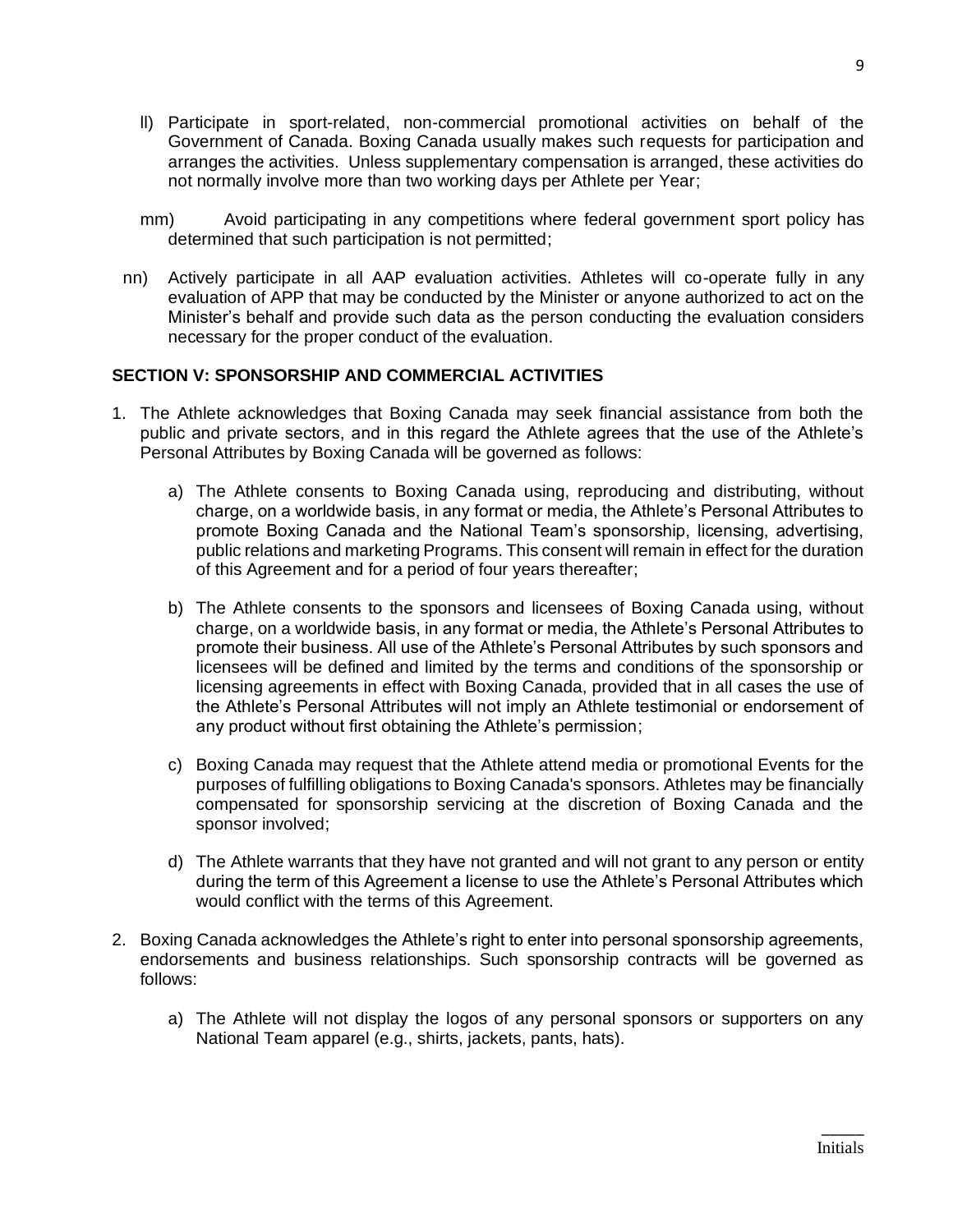- 3. At all times the Athlete agrees to abide by all Boxing Canada, Canadian Olympic Committee (COC) and AIBA rules, policies and restrictions in place from time-to-time regarding clothing, commercial properties, endorsements, advertising and sponsorships.
- 4. The Athlete releases and saves harmless Boxing Canada, and any licensees and sponsors of Boxing Canada, from any and all claims that the Athlete may have against them, now or in the future, arising from the use by Boxing Canada of promotional material utilizing the Athlete's Personal Attributes.

# **SECTION VI - DEFAULT OF AGREEMENT**

1. Should the Athlete breach any material term or condition of this Agreement, Boxing Canada will be entitled to immediately terminate this Agreement and may, in addition, impose sanctions against the Athlete including, among other things, withdrawal of privileges, and/or suspension or removal from the High Performance Program, National Team or any particular Event or Program. The Athlete shall be entitled to appeal any disciplinary action taken by Boxing Canada, in accordance with the terms of Boxing Canada's Appeal Policy.

# **SECTION VII – TERM AND TERMINATION**

- 1. The duration of the Agreement is from March 9th, 2022 to April 30<sup>th,</sup> 2023, unless terminated earlier pursuant to this Agreement.
- 2. This Agreement may be terminated at any time, by mutual agreement of the parties, in writing.
- 3. The Athlete understands and agrees that Boxing Canada will invest resources (financial and otherwise) into their participation on the National Team and HPP. Should the Athlete resign from, or terminate, this Agreement without permission of Boxing Canada, the Athlete agrees to make immediate payment to Boxing Canada in the amount of \$2,500.00. The Athlete understands and agrees that this amount is a genuine pre-estimate of damage and may be deducted against any monies that may be owing by Boxing Canada to the Athlete.

# **SECTION VIII – ENTIRE AGREEMENT**

1. This Agreement constitutes the entire agreement between the parties and supersedes all prior and contemporaneous agreements, understandings and discussions, whether oral or written, and there are no other warranties, agreements or representations between the parties with respect to the Athlete's participation in the HPP for the Year, except as expressly set forth herein.

# **SECTION IX – INDEPENDENT LEGAL ADVICE**

1. The Athlete confirms that it has been recommended to the Athlete that the Athlete consult a solicitor and obtain independent legal advice prior to the execution of this legal agreement. The Athlete confirms to Boxing Canada that the Athlete has obtained independent legal advice, or in the alternative, that the Athlete has voluntarily declined to seek independent legal advice despite being given every opportunity to do so.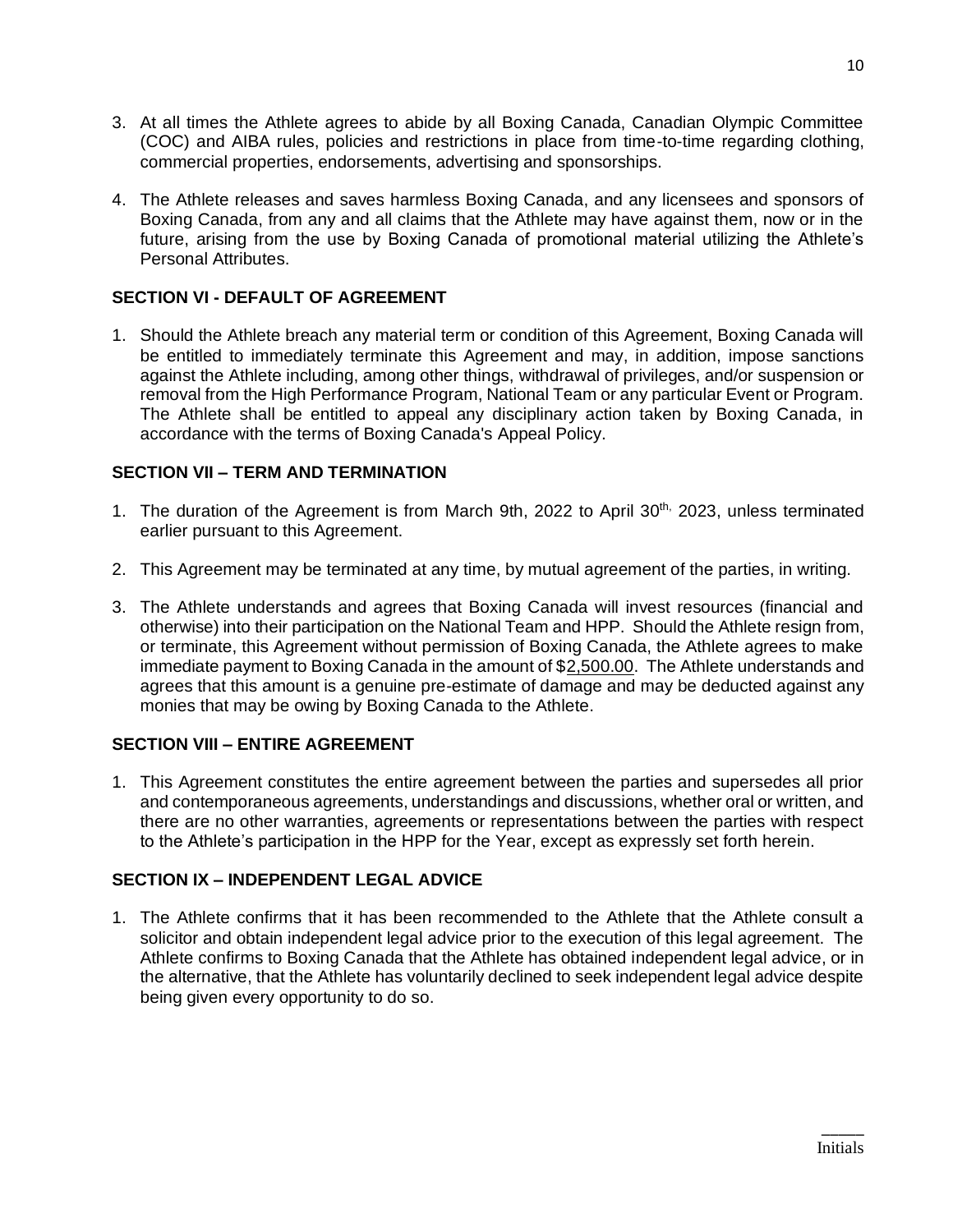# **SECTION X – GENERAL**

- 1. This Agreement will be governed by and construed in accordance with, and the rights of the parties will be governed by, the laws of the Province of Quebec and the laws of Canada applicable therein.
- 2. This Agreement and any other writing delivered pursuant to this Agreement may be duly signed in any number of counterparts with the same effect as if all parties had duly signed the same document and all counterparts will be construed together and will constitute one and the same instrument.
- 3. This Agreement may not be amended, modified, or altered in any respect except by written instrument signed by the parties hereto.
- 4. If any provision of this Agreement or the application thereof to any person or circumstance will be invalid or unenforceable in whole or in part, then the remaining provisions or the application thereof to persons or circumstances other than those as to whom or to which it is held invalid or unenforceable, will not be affected thereby, and every provision hereof will be valid and enforceable to the fullest extent permitted by law.
- 5. This Agreement will ensure to the benefit of and will be binding upon the parties hereto and their respective heirs, executors, personal representatives, successors and assigns, but will not be assignable by the Athlete.

## **SECTION X – ACKNOWLEDGEMENT**

1. The Athlete confirms that they have signed this Athlete Agreement voluntarily and with full understanding of the nature and consequences of the Agreement.

Date **Boxing Canada** 

Date **Date** Athlete **Contract Contract Contract Contract Contract Contract Contract Contract Contract Contract Contract Contract Contract Contract Contract Contract Contract Contract Contract Contract Contract Contract Con** 

Date **Parent or Legal Guardian (must also sign**) **Parent or Legal Guardian (must also sign**) Appendix #4)

\_\_\_\_\_\_\_\_\_\_\_\_\_\_\_\_\_\_\_\_\_\_\_\_\_\_\_\_\_\_\_\_\_\_\_

\_\_\_\_\_\_\_\_\_\_\_\_\_\_\_\_\_\_\_\_\_\_\_\_\_\_\_\_\_\_\_\_\_\_\_

\_\_\_\_\_\_\_\_\_\_\_\_\_\_\_\_\_\_\_\_\_\_\_\_\_\_\_\_\_\_\_\_\_\_\_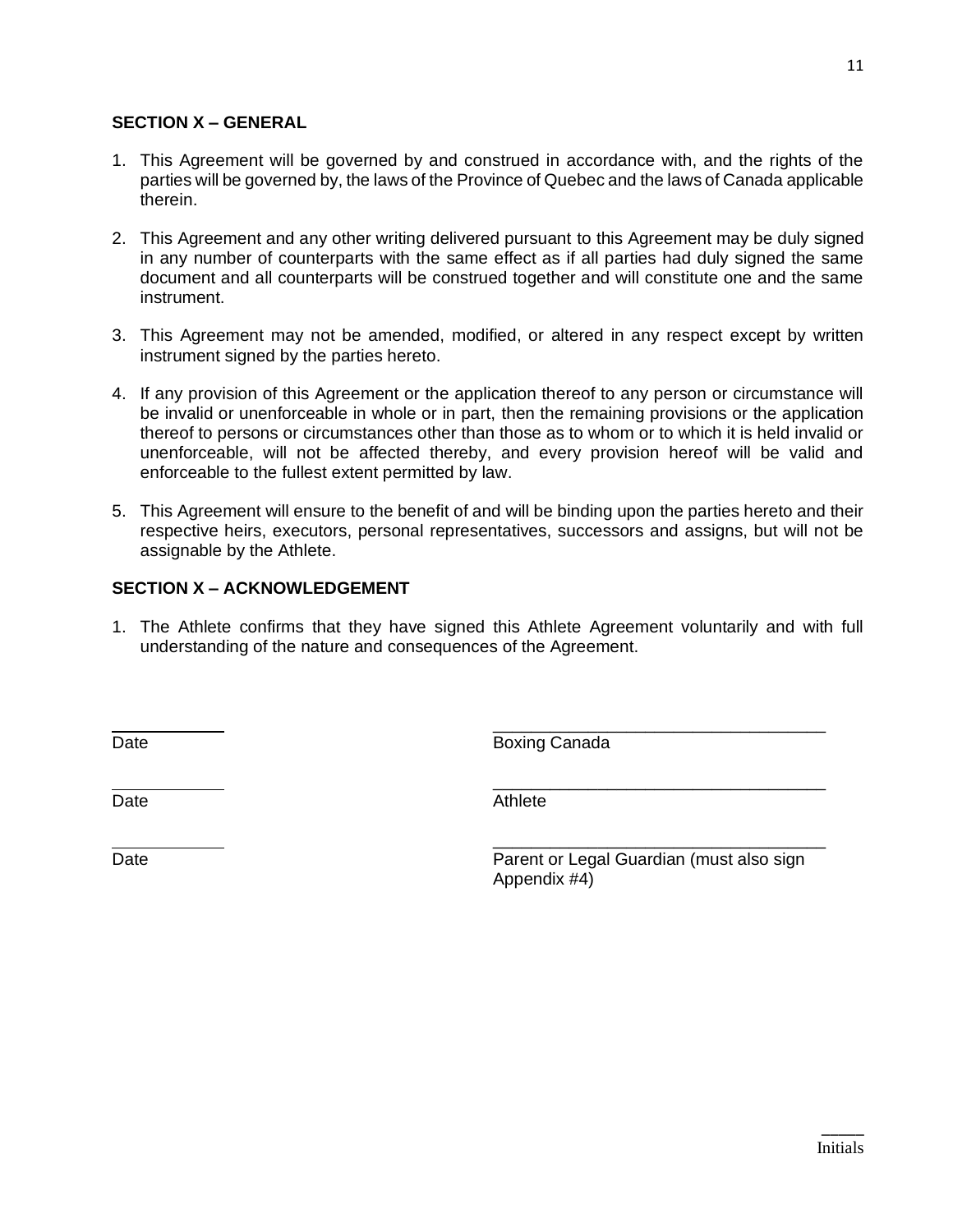



I understand that my national sport organization, Boxing Canada has adopted the 2021 Canadian Anti-Doping Program (CADP).

- 1. I specifically agree that as a member of the National Athlete Pool (NAP) in my sport I am subject to the CADP and accordingly shall be bound by all the anti-doping rules and responsibilities contained in the CADP.
- 2. I further agree that regardless of my membership or registration status with Boxing Canada (or my withdrawal from membership or registration or the expiry of my membership or registration), I shall remain continually subject to the CADP and shall hereafter be bound by all the anti-doping rules and responsibilities contained in the CADP until (i) I am removed as a member of the NAP in my sport or (ii) I file a Retirement Form with the CCES, whichever first occurs.
- 3. I agree that I have been educated regarding the anti-doping rules and violations contained in the CADP.
- 4. I acknowledge that information, including personal information about me, can be shared between anti-doping organizations for anti-doping purposes and such information will be used only in a fashion that is fully consistent with the limitations and restrictions contained in the World Anti-Doping Agency's International Standard for the Protection of Privacy and Personal Information.
- 5. With the understanding that any disclosure is for the sole purpose of assisting the CCES in enforcement of the CADP, I consent to having police and law enforcement agencies, border services agencies, Sport Organizations of which I am a member and sporting clubs and athletic associations to which I belong, in Canada and elsewhere, disclose to the CCES information in their possession relating to me that is directly relevant to potential anti-doping rule violations contained in the CADP that may be asserted against me.

By signing this form I acknowledge that I agree with and remain subject to the clauses outlined above until such a time as I am removed from the NAP. (If the athlete is a minor or has an impairment preventing them from signing this form, a parent or guardian is to sign together with, or on behalf of, the athlete.)

Athlete Name **Athlete** Signature

Parent/Guardian Name (if Athlete is a minor)

Parent/Guardian Signature (if Athlete is a minor)

Date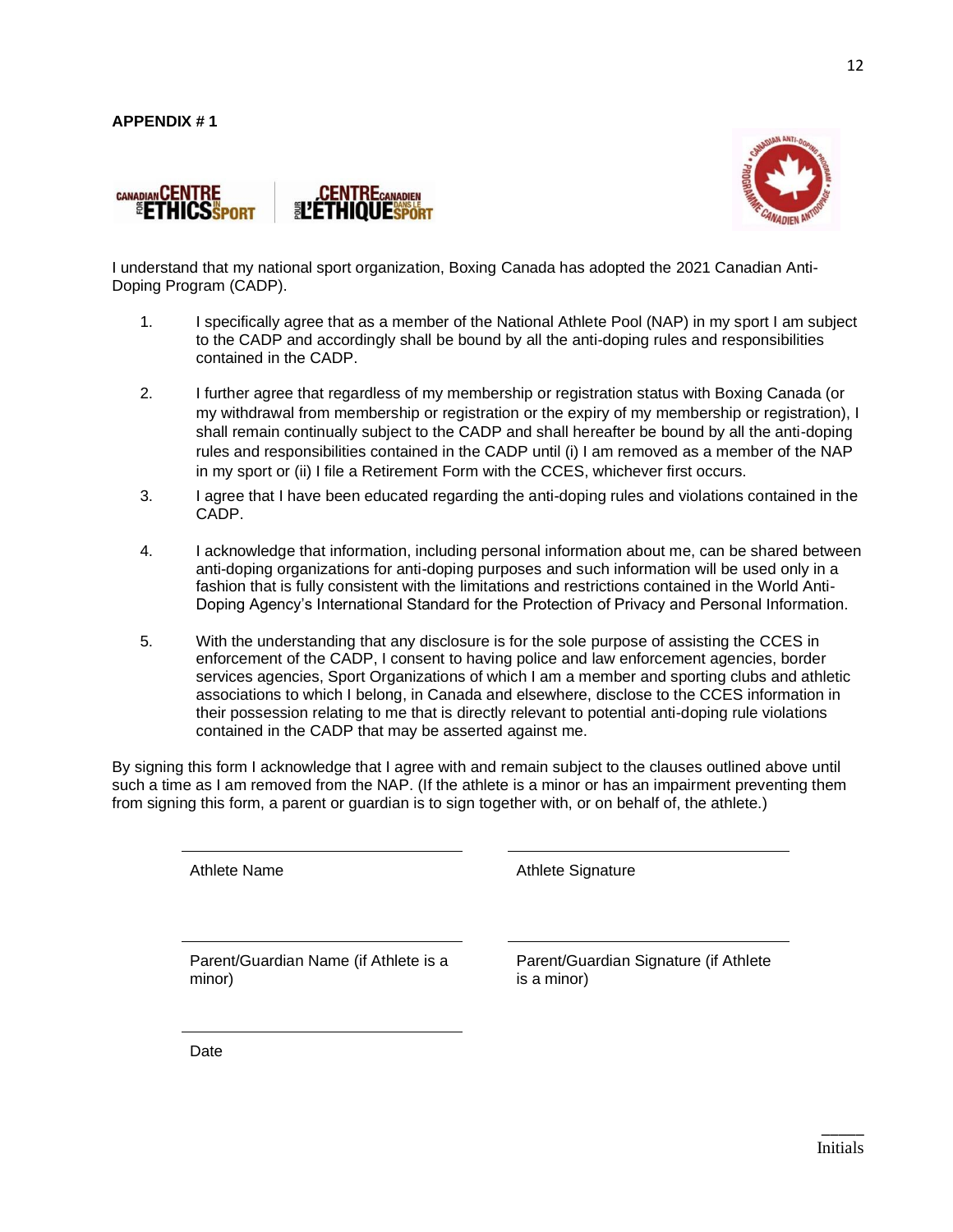# **APPENDIX # 2**

# **BOXING CANADA CODES and POLICIES**

I hereby acknowledge and agree that I have reviewed the following policies, am familiar with the following policies, will at all times adhere to said policies, including as they may be amended from time to time.

- Code of Conduct and Ethics
- Social and Electronic Communication Media Policy
- Whistleblower Policy
- Dispute Resolution, Discipline and Complaints Policy
- Alternative Dispute Resolution Policy
- Safe Sport Policies and Procedures & Athlete Protection Policy
- Appeal Policy

The above noted Boxing Canada policies can be found on the Boxing Canada website at the following link<http://boxingcanada.org/documents/>

Athlete Name **Athlete** Signature

Parent/Guardian Name (if Athlete is a minor)

Parent/Guardian Signature (if Athlete is a minor)

Date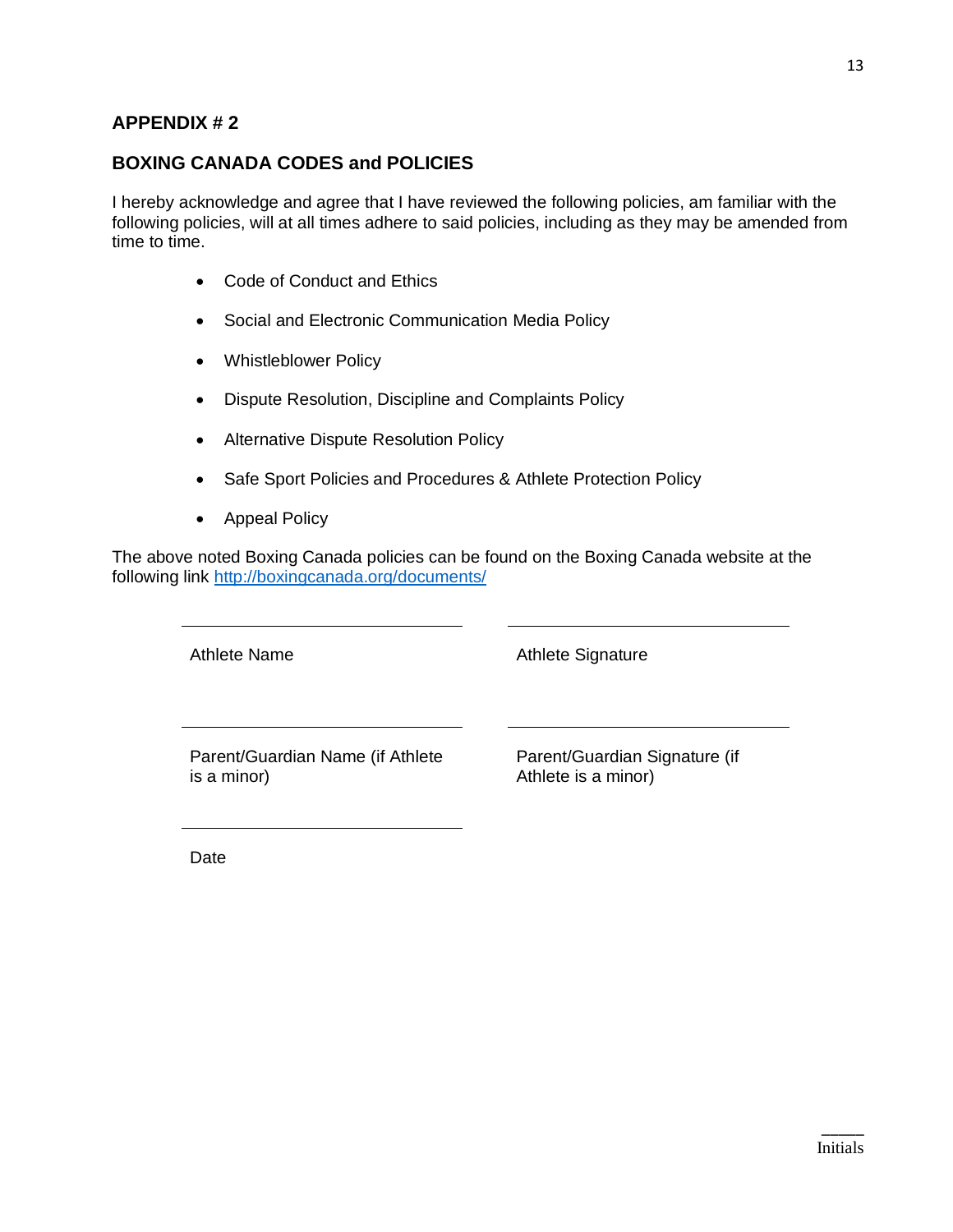# **APPENDIX # 3**

## **HIGH PERFORMANCE NATIONAL TRAINING CENTRE (HPTC) TERMS OF USE**

Carded athletes who are 19 years old or older have two (2) months after their selection in the High Performance Program, to re-locate and to start training at the High Performance National Training Centre in Montreal. It may occur that an athlete, because of work, school or extraordinary circumstance, is unable or unwilling to re-locate and start training at the High Performance National Training Centre Montreal when requested by Boxing Canada. In such circumstance, the athlete's reasons will be reviewed by the High Performance Director (HPD) who has final authority on the decision. No carding will be allocated until the athlete start their training at the High Performance National Training Centre in Montreal.

Athletes centralized with the High Performance National Training Centre must adhere to the following rules, procedures and guidelines, as applicable:

- 1. Respect INS Québec rules;
- 2. For High Performance Group 1 and 2 make a security deposit of \$500 to Boxing Canada. Once the Athlete Agreement is over between Boxing Canada and the athletes, Boxing Canada will refund the amount of the deposit less any penalties for missing appointments, broken equipment, leaving the HPTC before the end of the contract, etc.
- 3. Be punctual and present for practices, events and treatments;
- 4. Respect the pre-established schedules;
- 5. Respect the Athlete Agreement signed with Boxing Canada;
- 6. Demonstrate potential to become an international level competitor in relation with Boxing Canada Gold Medal Profile;
- 7. Demonstrate full commitment to the training, monitoring and competition plan provided by Boxing Canada High Performance Team;
- 8. Maintain training logs and report them as requested to the High Performance Director;
- 9. Have a weekly completion rate of 90% and over on Hexfit;
- 10. Accept to follow the yearly training plan designed by the National Coaching Staff and High Performance Director. This plan includes all National Training Center based daily boxing training sessions, other types of training such as strength training, mental training as well as performance tests, medical exams, tournaments, training camps or training periods that may take place in Canada or abroad, as approved by the National Team Coaching Staff and High Performance Director;
- 11. During their time at the High Performance National Training Centre, centralized athletes may not have a personal coach other than the designated National Team coaches at the Boxing Canada High Performance training center in Montreal;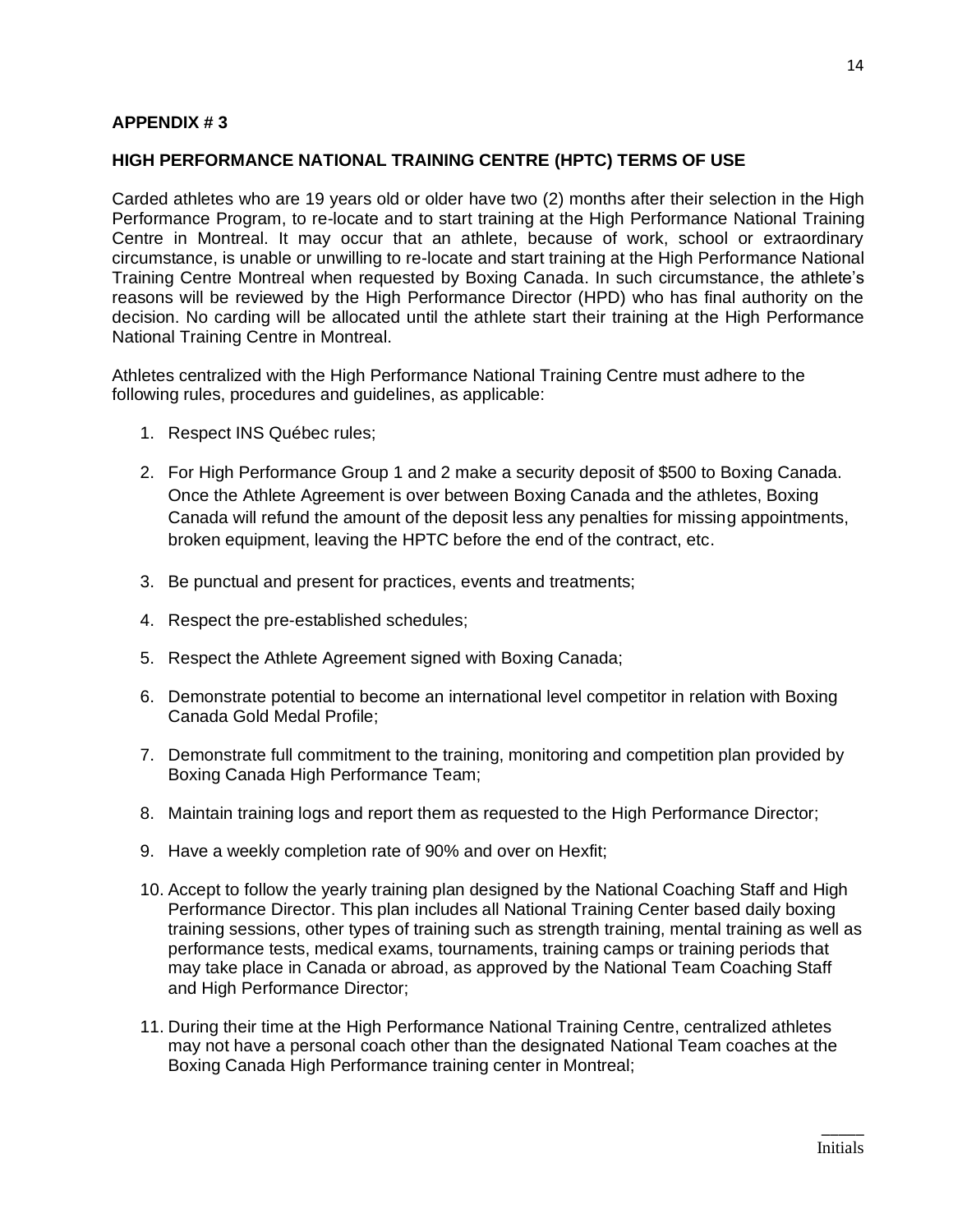12. Accept that all communication is channeled directly between the athlete and Boxing Canada.

# **Evaluations**

High Performance National Training Centre athletes are to be evaluated two times a year. Each athlete's status will be re-evaluated at these times. The evaluation criteria are the following:

- 1. Respect INS Quebec rules.
- 2. Punctuality and attendance at practices, events and treatments.
- 3. Respect the Athlete Agreement signed with Boxing Canada.
- 4. Performance in practice and in competition.
- 5. Respect of Boxing Canada's Code of Conduct and Ethics.

Athletes will be evaluated by the High Performance Director and the National Team Coach. The following measures are to be taken in the case of a negative evaluation (depending on severity):

- 1. Probation (30 days);
- 2. Reduction of status;
- 3. Loss of carding, National Team status;
- 4. Expulsion from the High Performance National Training Centre.